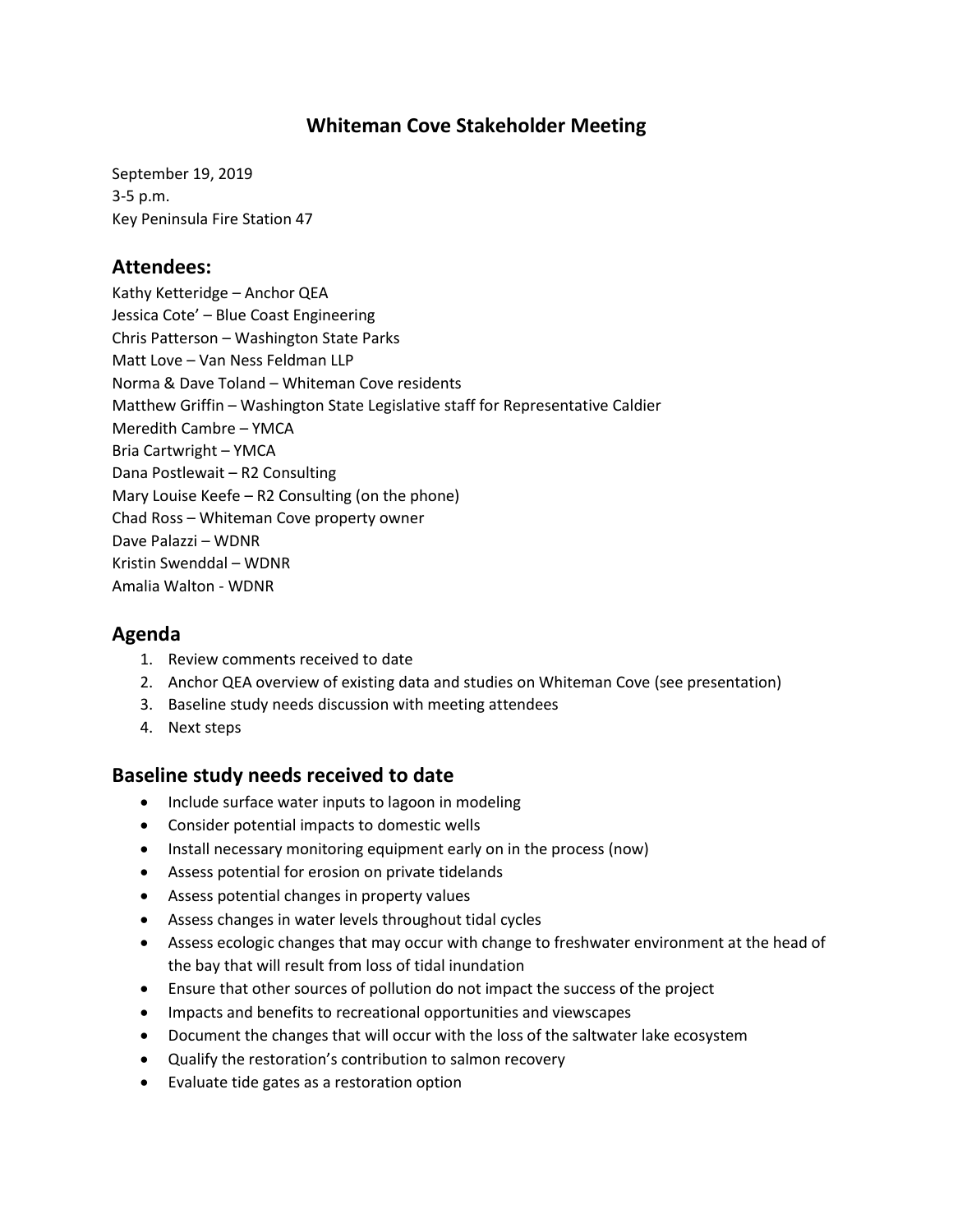# **DNR staff identified the next steps in the process**:

- 1. Identify baseline data needs for identify restoration options Input provided at September 19 meeting.
- 2. Identity restoration options and make available for review
- 3. Complete draft scope of work and make available for review
- 4. Identify project options To be presented at the next meeting (to be scheduled)

# **Notes from meeting**:

Matt – What are the objectives of the project? Fish passage plus protecting existing uses? What do we want to accomplish as far as the fish passage objective? An option that maintains the lagoon and provides fish passage.

Mary Louise – Objectives will help us ID data needs; the baseline data may shift depending upon the objective.

Jessica – New information since 2015 Whiteman Cove analysis was done; working on a new project with WDFW to figure out how big a channel you need for velocities, and another study to define how fish use it – ensures that a restored estuary will be fish passable.

Kathy – We will be conducting water quality sampling on September 24.

Mary Louise – How will those 2 pieces of info inform this project?

Kathy – The information will be used to inform development of the project.

Mary Louise – Suggests conducting water quality sampling at different times of the year. Make sure we know what temperatures will be at the times of year the salmon would be present.

Kathy – Yes, we are doing that and fish bio is reviewing the sampling plan.

Matt – Would like to have WDFW and tribes present if they are decision makers

DP – Not necessary – we will take all ideas forward to WDFW and tribes for discussion

Mary Louise – Any data on current fish use of the cove or the creek? It looked like there might be fish in the cove.

DP – Not aware of any fish studies on Whiteman Creek or Cove.

Mary Louise – Did we estimate flows of the creek?

Matt – Seattle Shellfish has concerns about impacts to shellfish

Jessica – Has experience doing that sort of impact analysis (working with Taylor Shellfish)

Matt: Look at social & economic impacts

Dave: This is not included in Anchor's work. This is assessed through the SEPA process and assessment of potential changes to property values based on the final design.

Mary Louise - Are you modeling to figure out how much time that berm would be open?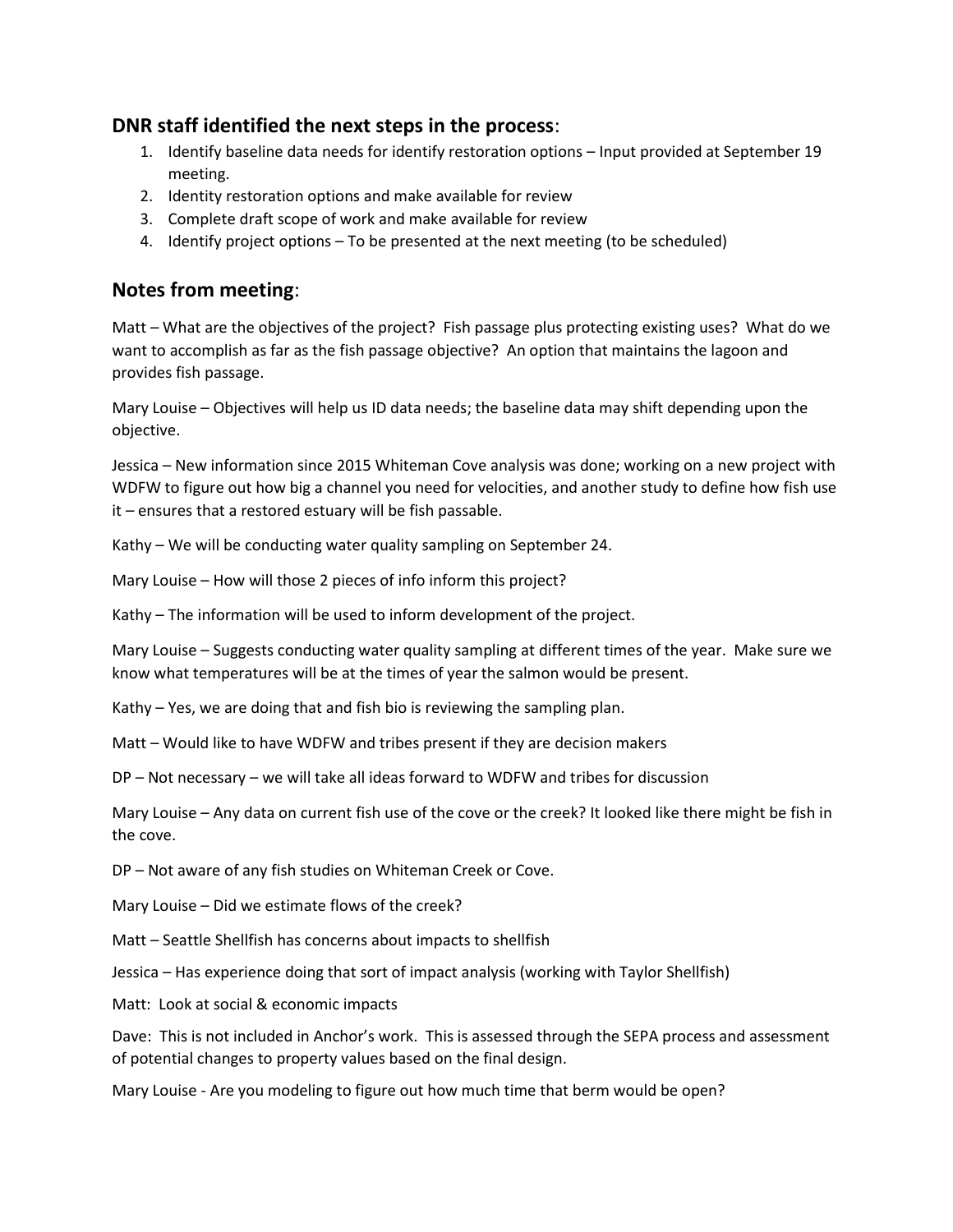Matt – Would like to have input on barriers and tidal inlets and geomorphology as R2 has expertise there.

Mary Louise - How long would the opening be maintained?

Chad: The cove is reliant on the creek; there needs to be an analysis of how to restore the creek as well; it's been filled in; look at a geology stream map.

Mary Louise – Not sure there is a clear objective of what success is; think an objective should be more than just fish passage. What is the value of the project in the end? Is it also looking at the creek? Must look at this in order to pick a complete project.

Kathy –The feasibility study will define the project objective

R2 – Concern is maintaining the level of the lake – trade off of passage window and sediment; consider a "fish friendly tidegate." This allows fish to go in during the flood tide. The gate is electronically opened and closed but with a fish friendly exist to maximize window so fish aren't pinched or injured.

Chad – Noted the Bryan Abbot Memorial Fish passage list – good to refer to this.

#### **Suggested Baseline Studies**

- 1. Water quality data collection:
	- Request from YMCA to review sampling plan and provide comment
	- Data collection effort should be developed to study or inform evaluation of fish habitat within the lagoon under a variety of fish passage options
	- Collect data during time periods when fish would be using the system
	- Salinity and temperature data should be collected along the fringes of the lagoon (i.e. underneath overhanging vegetation) and not only out in the center of the lagoon
- 2. Whiteman Creek, and its relationship to the Cove, should be considered when evaluating the fish habitat in Whiteman Cove
	- The creek has been alternated, including construction of culverts and addition of fill within the channel
	- Conduct a stream survey as part of base-line data collection
	- Reach out to homeowners connected to the creek to evaluate their interest in the project
- 3. What is the similarity of Whiteman Cove to two nearby systems –Rocky Bay and Vaughn Bay? Do these systems have deep water in them at low tide?
- 4. Question about fish survey in Whiteman Cove
	- DNR is not aware of any previous fish survey work being done in Whiteman Cove. This was identified as a data gap.
	- **Baseline data collection should include an evaluation of current habitat in the Cove,** including a fish survey